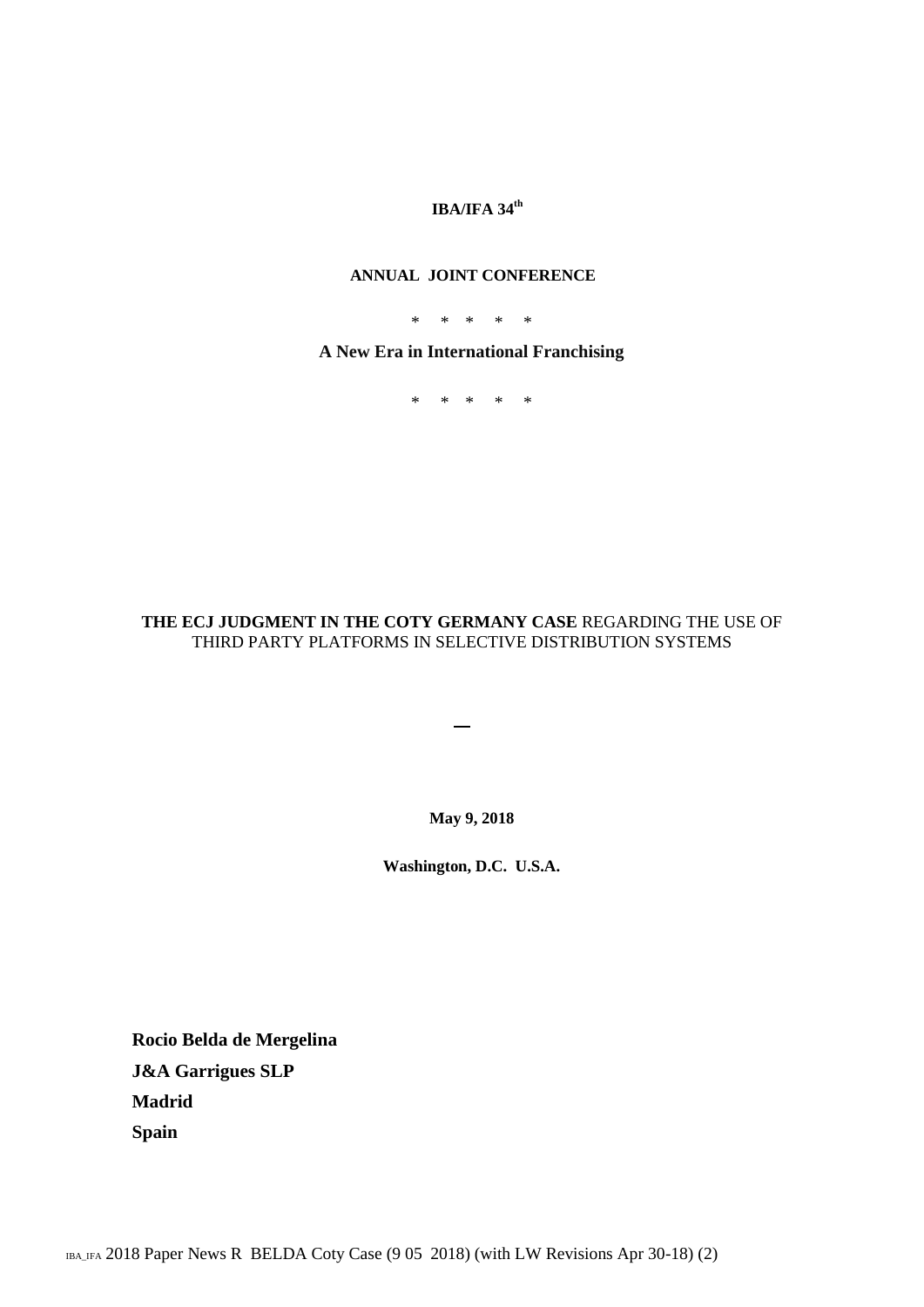On December 6, 2017 the Court of Justice of the European Union ("ECJ") delivered its long-awaited judgment in the Coty Germany case<sup>1</sup>, a request for a preliminary ruling submitted by the Frankfurt Regional Superior Court in a dispute that said German court has to settle, confronting multinational luxury cosmetics producer Coty Prestige ("Coty") and one of its authorized retailers.

As Advocate General Nils Wahl so rightly raised in his opinion dated July 26, 2017, the request for a preliminary ruling submitted by the Frankfurt Court has afforded the ECJ the opportunity to "think over" the legality of selective distribution systems under the competition law of the European Union ("EU"), in the light of recent developments in the e-commerce sector and its impact for said distribution model. This is because, in fact, the meteoric rise of ecommerce and the ever-increasing use by retailers of electronic marketplaces run by third parties, independent of the manufacturers, had led a number of national competition authorities and courts of the EU Member States<sup>2</sup> to question the legality of the ban imposed by suppliers on the use of those marketplaces by the retailers pertaining to their authorized networks, a ban that is commonplace in selective distribution systems. All in all, as Attorney General Wahl openly suggested, the ECJ should clarify whether the judgment rendered in 2011 on the *Pierre Fabre* case fundamentally altered, as many have construed, the assessment under EU competition law of the restrictions that are inherent to selective distribution systems. A particularly important factor in this case law scenario is the European Commission's support for e-commerce and the conclusions in its final report of the E-commerce Sector Inquiry published on May  $10<sup>3</sup>$ ,  $2017$ , which highlighted the importance of third party platforms as a sales channel for small retailers and the existence of many agreements between them and their suppliers restricting their access to online marketplaces.

## **1. The facts of the case and the legal framework for selective distribution systems within the European Union**

The plaintiff in the national proceeding, Coty, distributes its products in a selective distribution network, a system in which retailers are chosen and authorized by suppliers on the basis of compliance with the objective quality standards determined by the supplier to meet the specific needs arising in connection with the distribution of their products (by reason of their prestigious and luxury product image, their technical features, the necessary sale and after-sales, or other factors). In this type of system, as defined by article 1.1. e) of the so-called Block Exemption Regulation ("BER")<sup>4</sup>, the distributors undertake not to sell the goods to unauthorized

<sup>1</sup> Case C 230/16 *Coty Germany GMbH* v *Parfümerie Akzente GMbH*

<sup>&</sup>lt;sup>2</sup> Among others, the decisions of the Bundeskartellamt (Federal Competition Authority, Germany) of June 27, 2014 in the *Adidas* case and of August 26, 2015 in the *ASICS* case; the decision of the French competition authority of July 2014 in the *Bang & Olufsen* case and other similar decisions; and the judgment of the Paris Court of Appeal of February 2, 2016 in the *Caudalie* case.

<sup>3</sup> COM 2017 (229) FINAL

<sup>4</sup> Commission Regulation (EU) No 330/2010 of 20 April 2010 on the application of Article 101(3) of the TFEU to categories of vertical agreements and concerted practices, OJ 2010 L 102, page 1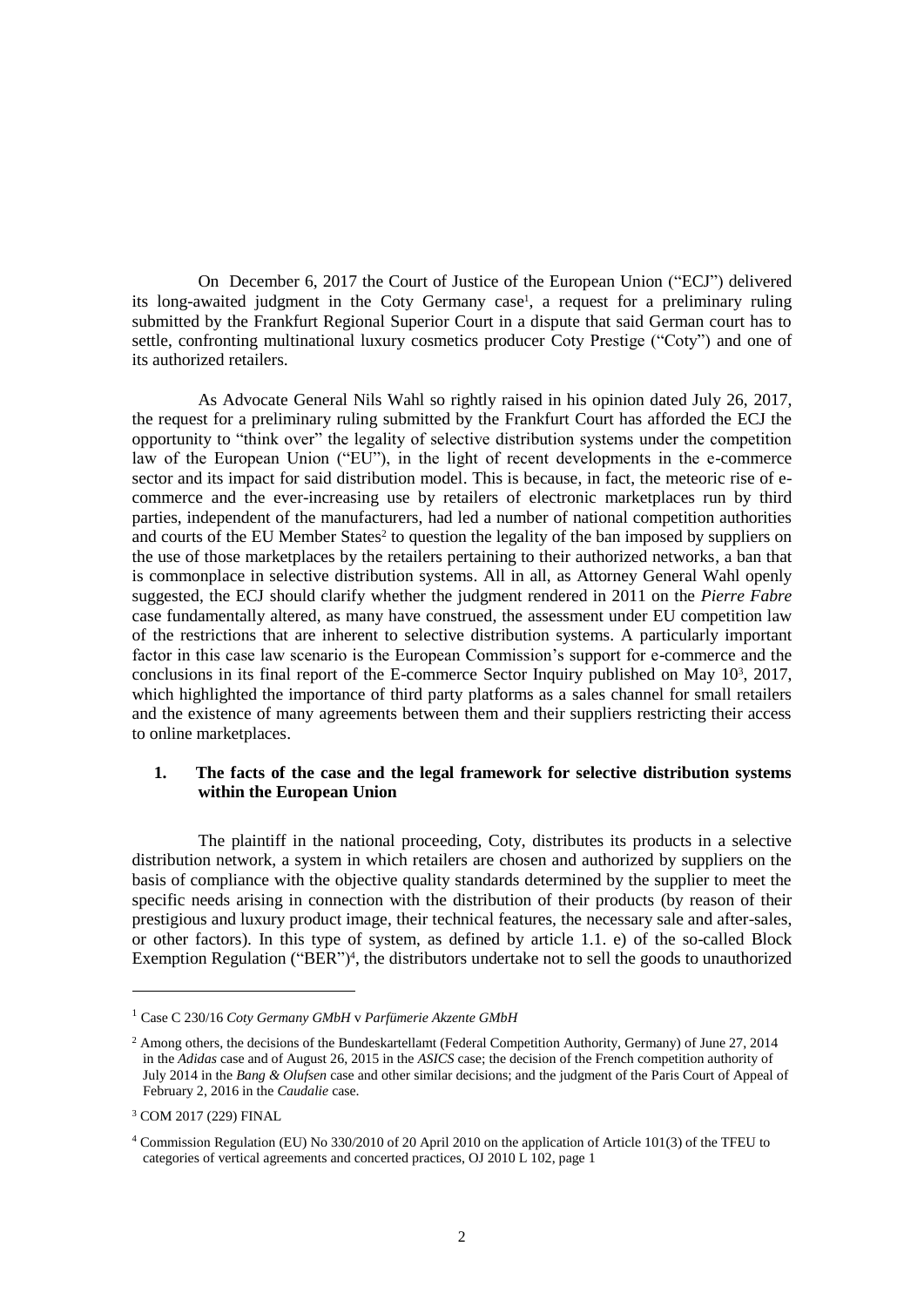resellers within the territory in which the manufacturer operates under that system. Coty's authorized distributor who has triggered the case resells the products to the public both at its brick-and-mortar stores and online. Those online sales are made partly through its own e-store and partly on the Amazon e-commerce platform. The contract binding Coty to its distributors contains a myriad of provisions determining the objective qualitative criteria to be met by their points of sales in order to preserve the luxury image of Coty products, providing for the distributors' right to sell the products in their own websites when they comply equally with the relevant objective quality criteria. The EU guidelines on vertical restraints<sup>5</sup> (the "Commission Guidelines") deem it admissible to impose qualitative criteria for online sales in as far as it is for offline sales. However Coty's distribution agreement prohibits the distributor to use online marketplaces or websites identified as belonging to a third party, or to engage any nonauthorized third parties in a discernible manner. Coty's distributor challenged the latter contractual provisions by arguing that they where contrary to competition law.

The German court of first instance held that the selective distribution system, by definition, restricted competition, and that the clause at issue did not warrant a block exemption as a result of not being necessary since there were other means that were also appropriate to preserve the image of the products but less restrictive of competition, such as the application of specific quality standards to the third-party platforms.

It must be noted that the BER treats as hardcore restrictions of competition or restrictions "by object", hence preventing the benefit of the block exemption under the BER, to any restrictions on customers<sup>6</sup> and restrictions on passive sales to end users<sup>7</sup>, that are implemented within the framework of a selective distribution system. In its judgment in *Pierre Fabré<sup>8</sup>*, the ECJ ruled that a clause in a selective distribution contract resulting in a ban on the use of online sales by the reseller amounts to a restriction "by object" within the meaning of article 101.1 Treaty on the Functioning of the European Union ("TFEU") *where, following an individual and specific examination of the contents and objective of that contractual clause and the legal and economic context of which it forms a part, it is apparent that, having regard to the properties of the products at issue, that clause is not objectively justified*. It further ruled that article 4 c) BER must be interpreted to mean that the block exemption does not apply to a clause prohibiting *de facto* the sale of those products online, although such a contract may benefit, on an individual basis, from the exemption provided for in article 3 TFEU where the conditions of that provision are met.

#### **2. The questions submitted to the Court**

In the Coty judgment the Court was requested to provide a response to three fundamental questions.

-

 $<sup>5</sup>$  Paragraph 54 of the Commission Communication dated May 10, 201 – Guidelines on vertical restraints [SEC</sup> (2010) 411 final]

<sup>6</sup> Article 4 b) BER

 $7$  Article 4 c) BER

<sup>8</sup> Judgment of October 13, 2011 in *Pierre Fabre Dermo* v *Cosmétique*, C-439/09.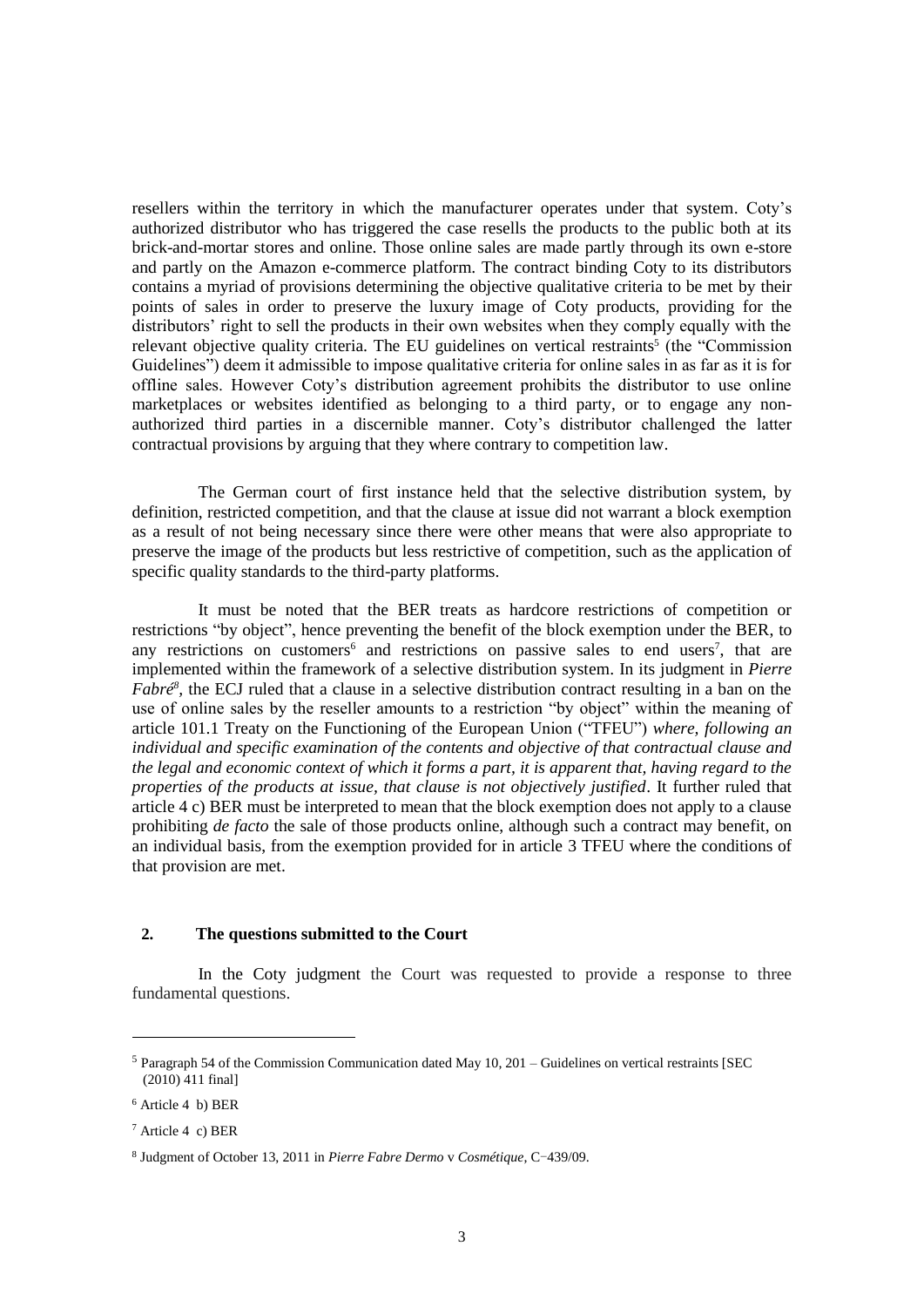#### **2.1 Whether selective distribution systems are caught by the general prohibition of agreements restrictive of competition**

By its first question, the Frankfurt Court asked the ECJ whether, in essence, a selective distribution system for luxury goods designed, primarily, to preserve the luxury image of those goods, falls within the scope of application of the prohibition on restrictive agreements in article 101.1 TFEU.

In the Coty case the ECJ recalls and confirms the settled case law<sup>9</sup> to the effect that the organization of a selective distribution system is not prohibited by the Treaty if three conditions are met: (i) the resellers are chosen on the basis of objective criteria of a qualitative nature, laid down uniformly for all resellers in the network and not applied in a discriminatory fashion; (ii) the characteristics of the goods for which selective distribution is used require a system of this type to preserve their quality and ensure their proper use; and (iii) the criteria laid down do not go beyond what is necessary<sup>10</sup>. And with regard to the question whether selective distribution may be considered necessary for the distribution of luxury goods, the Court, in line with the reasoning expressed in the fine opinion of the Advocate General to the effect of using the principles laid down in EU case law on trademark law, reiterates that the quality of luxury goods is not just the result of their material characteristics, but also of their allure and their prestigious image which is essential in that it enables consumers to distinguish them from similar goods and, therefore, an impairment to that aura of luxury is likely to affect the actual quality of those goods. In this finding, the Court confirms the view taken in its previous  $judements<sup>11</sup>$  to the effect that the characteristics and conditions of a selective distribution system may, in themselves, preserve the quality of luxury goods. In reaching this conclusion in previous case law the ECJ had taken into consideration that the quality of luxury goods is not just the result of their material characteristics, but encompasses also their "aura of luxury" which is essential in enabling consumers to differentiate them from similar goods and that an impairment to the aura of luxury is likely to affect the actual quality of those goods

Having regard to the petitions of the General Advocate and of a number of parties in the proceeding, the ECJ takes the opportunity to clarify that the *Pierre Fabré* judgment, which did not concern the distribution system implemented in its entirety in that case (only the specific clause prohibiting online sale generally) and did not relate to luxury goods, did not seek to examine the EU system according to which the preservation of a luxury image may justify a restriction on competition of the type stemming from the existence of a selective distribution system used for that purpose. Therefore, the Coty judgment confirms that the preservation of the aura of luxury goods justifies the use of a selective distribution system and does not amount to a restriction on competition prohibited as such by the Treaty.

## **2.2 Whether a ban for authorized dealers to use third parties online market places falls within the prohibition of agreements restrictive of competition**

<sup>9</sup> Judgment of October 25, 1977 in case 26/76 *Metro SB-Großmärkte* v *Commission (*Metro I)

<sup>&</sup>lt;sup>10</sup> Those fundamental criteria are included in the Commission Guidelines as well (paragraph 171)

<sup>&</sup>lt;sup>11</sup> In particular, the judgment of April 23, 2009 in case C-59/08 *Copad*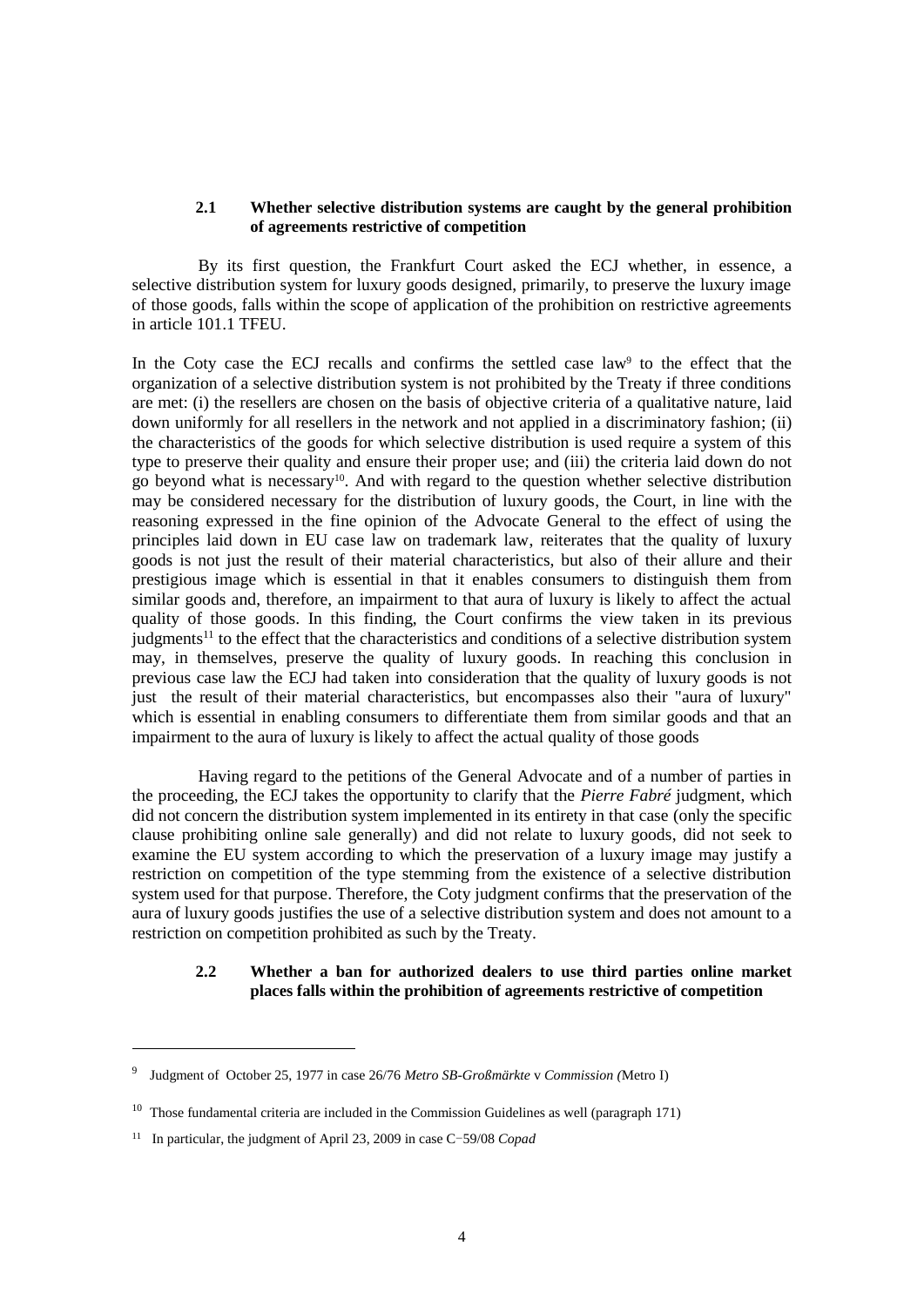Secondly, the Court is asked to rule on the prohibition preventing authorized distributors from using third party platforms for the online sale of goods which are discernible as such.

While it is for each court to determine on a case-by-case basis whether such a contractual prohibition meets the above criteria to preserve the prestigious image of the products, the ECJ has not hesitated to provide the competent judge with the necessary legal principles to resolve on this issue and understood that the prohibition in the case at issue is proportionate in light of the aim sought. This is because it: (i) guarantees that the reseller will only be associated with the authorized network; (ii) enables the supplier to check that the goods will be sold online in an environment that meets the qualitative conditions that it has agreed with all of its authorized distributors and allows it to take action when this is not the case, whereas the supplier being unable to require compliance from third parties with the quality conditions involves a risk of deterioration of the luxury image of the goods; and (iii) does not go beyond what is necessary in that distributors are allowed to sell the goods online via their own websites. For this analysis (which is the task of the court in the light of the specific circumstances of each case) the ECJ draws a comparison with the supplier's lawful right to lay down uniform quality requirements at authorized dealers' brick-and-mortar points of sale. However, case law might develop in the future in this regard should the development of ecommerce enable suppliers to check the quality and identification requirements for the sale of their products on third-party platforms. This notwithstanding, we note the *obiter dicta* included in the Coty judgment that the fact that products are sold online solely in e-stores owned by authorized retailers contributes to the luxury image of the products hence to preserve one of the main features thereof as sought by consumers $^{12}$ .

#### **2.3 Whether a prohibition to use third party platforms would merit the benefit of the block exemption for agreements restrictive of competition**

Lastly, the referring court also asks the ECJ to shed light on cases where the referring court would find, in the light of the facts of the case, that the clause at issue restricted competition within the meaning of article 101.1 TFEU, and therefore had to assess whether it would merit the benefit of the exemption to the prohibition provided by that article, under the BER. It therefore requests the Court to rule as to whether that clause may amount to a restriction on customers or on passive sales to end users, none of them qualifying for authorization under the BER due to being deemed to be *hardcore restrictions*.

The Court recalls that to the extent that the Coty contracts allows online sales and that the system, in turn, allows dealers to advertise their brands on third-party platforms and to use online search engines to locate the websites authorized by the brand, the clause at issue does not result in customers being unable to find the authorized retailers' online offer. As a result, the clause would benefit from the exemption under the BER from the prohibition laid down by

<sup>12</sup> Paragraph 50 of the judgment. This *obiter dicta* is important because the relevant contractual clause for the Coty case did not provide for an outright ban of sales in third parties platforms, but only in those ones discernible as such. Conversely, the Commission Guidelines (para. 54) only provide that where the distributor's website is hosted by a third party platform, the supplier may require that customers do not visit the distributor's website through a site carrying the name or logo of the third party platform. For this reason we take the view that case law may develop if technology allows authorized dealers the use of third parties platforms in a manner nondiscernible and respecting the selective criteria provided by the supplier for online points of sale, and the importance of the above *obiter dicta* for a future assessment by case law.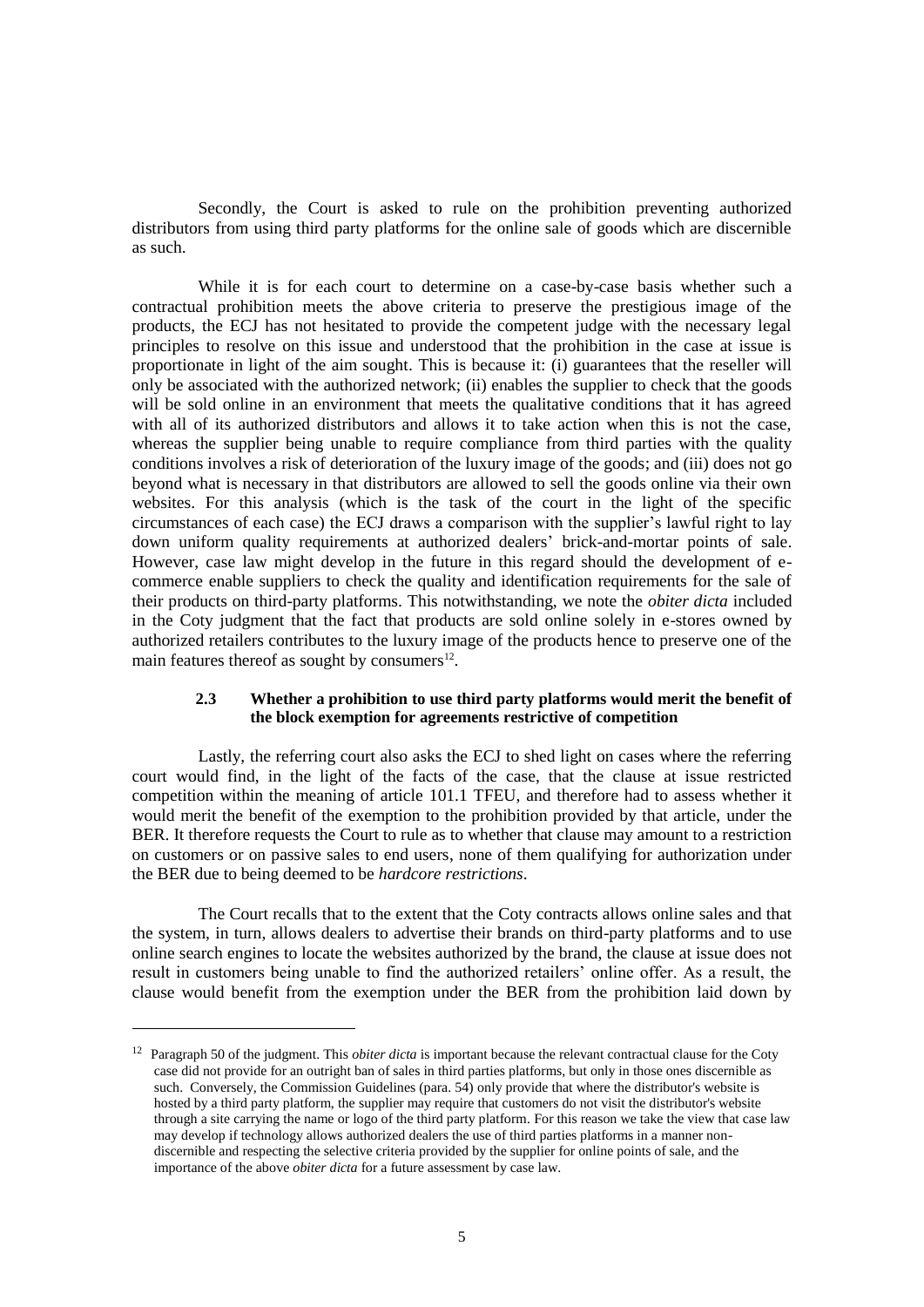article 101.1 TFEU, should the latter applied, something that, in view of the principles provided by the ECJ in response to the previous questions made in the Coty judgment does not appear to be likely.

## **3. The situation of online selective distribution in third party market places after the Coty judgment – the applicability of the conclusion of the ruling to other goods beyond luxury goods**

In summary, the Court has clarified certain uncertainties raised by the *Pierre Fabré* judgment (or by misinterpretations thereof) for the online selective distribution of luxury products, and has headed off a proliferation of decisions of the Member States authorities concerning sales by authorized dealers on third party platforms. However, it is to be noted that the Coty case only regards the compatibility with competition law of a contractual ban on dealers' sales on online marketplaces not authorized by the supplier, but it does not rule about sales by any resellers of brand products in online marketplaces not authorized by the brand owner, in general. This issue, as that of any offline sales in the grey market non- authorized by the brand owner, must be assessed under the ECJ doctrine on the exhaustion of trademark rights. Notwithstanding this, the Coty judgment has resoundingly confirmed the compatibility of selective distribution with competition law, its adequateness for the distribution of luxury goods, and the legitimate right of trademark holders to prevent that their products are marketed in an environment that is likely to hinder the prestige of said brands. The luxury goods industry can now continue working on optimizing their distribution with legal certainty.

This comes as good news at a time when both the suppliers of luxury goods and their selective distributors are investing heavily in authorized online sales which will enable them to preserve the aura of luxury surrounding their products and the experience of purchasing them.

However, the Coty judgment refers to luxury goods hence the question remains open as to whether the conclusions of the case could be applied to other goods which are distributed through selective distribution systems, principally high quality and high tech products. The European Commission appears to be clearly in favor of an extensive interpretation of the ruling in the Coty case allowing the application of its conclusion to the products which qualify for selective distribution systems under the criteria settled by the *Metro I* ruling<sup>13</sup>, on a case-by-case basis. The European Commission<sup>14</sup> has recently taken the view that the differentiation made by the Court in the *Coty* judgment between luxury goods (at issue in the Coty case) on the one hand and other products such as the cosmetic and body hygiene goods (at issue in the *Pierre Fabré* judgment) should in practice only be of limited relevance, as a clear delineation between one and the other will in many cases neither be possible, nor necessary as high-quality and hightechnology products similarly qualify for selective distribution compliant with Article 101(1) TFEU. This position does not appear to be aligned with the views which have been expressed by the national competition authorities of some of the EU Member States (notably, the German authority), though. However the European Commission justifies its view in the fact that the ECJ does not specifically address the question whether marketplace bans that do not comply with the *Metro I* -criteria (hence falling within the prohibition of restrictive agreements) should be

<sup>13</sup> See note 9 *supra*

<sup>&</sup>lt;sup>14</sup> Occasional discussion paper by the Competition Directorate-General of the European Commission (Competition Policy Brief) 2018-01 dated April 2018